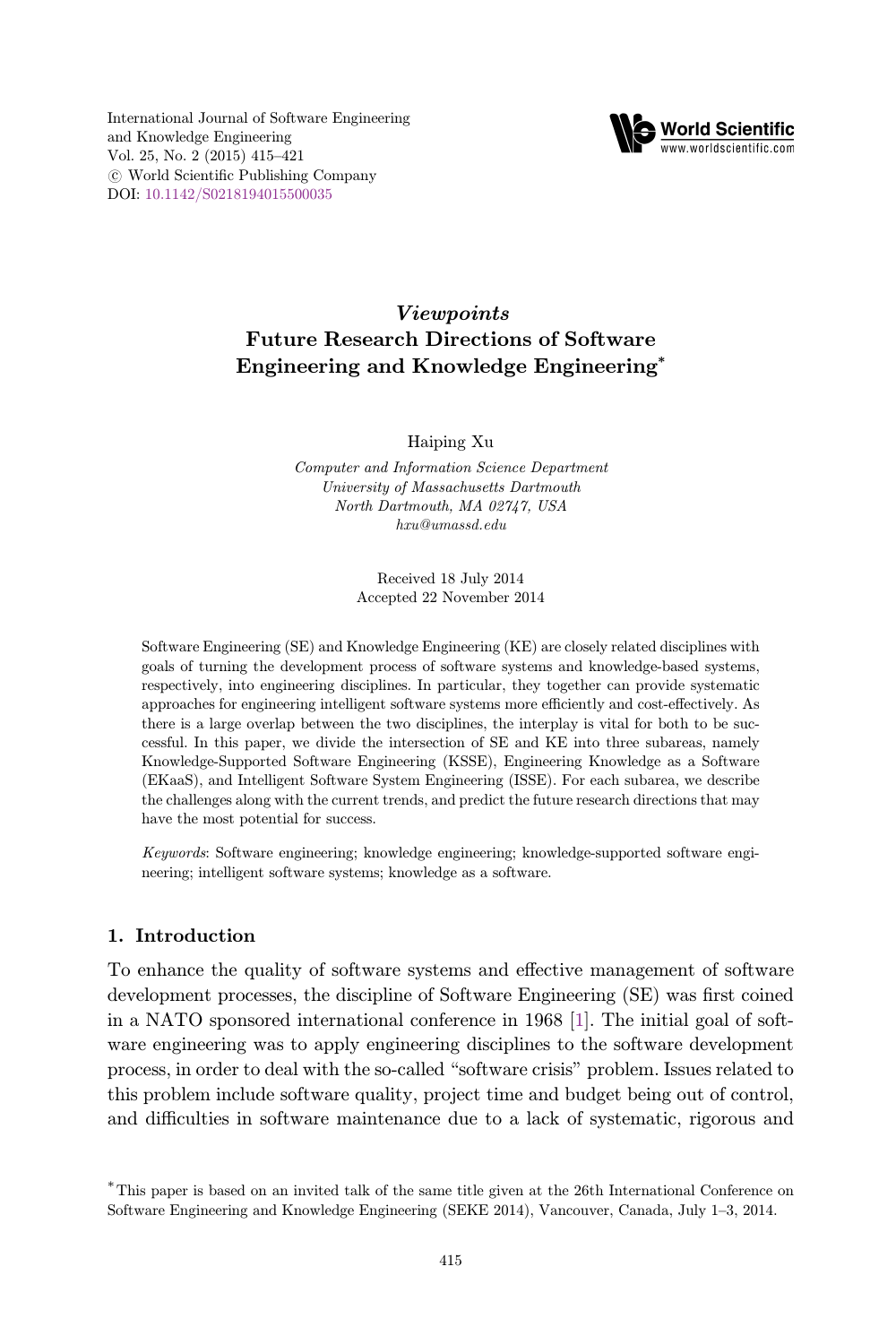#### 416 H. Xu

measurable development methodologies. During the past decades, many of the software engineering principles and best practices have been successfully applied to different aspects of a software development process such as requirement analysis, software design, software testing, software maintenance, and software quality assurance  $[2]$ . On the other hand, in the early 1980s, much of the research in Artificial Intelligence (AI) focused on the development of Knowledge-Based Systems (KBSs) including expert systems, supported by proper knowledge representation formalisms and efficient inference mechanisms. However, the development of large commercial KBSs failed in many cases, which is comparable to the similar situation of "software" crisis" in developing traditional software systems in the late 1960s [3]. As a result, the new discipline Knowledge Engineering (KE) emerged with its goal of applying engineering disciplines to the development of scalable and large long-living commercial KBSs. Researchers in KE initially considered the development of KBSs a transfer process that converts existing human knowledge into knowledge bases, but later realized that such a transfer process view could not capture an expert's tacit knowledge for problem-solving capabilities. Thus, the process of building KBSs should be more appropriately viewed as a modeling activity during the knowledgeacquisition phase [3]. Since both KE and SE are essentially modeling processes, they must share many useful principles and methodologies in system modeling and engineering. In the following sections, we divide the intersection of SE and KE into a number of subareas, and then discuss about them in more details.

# 2. Intersection Between Software Engineering and Knowledge Engineering

Figure 1 shows a mapping of the relationship between SE and KE. As shown in the figure, the intersection of SE and KE is identified as SEKE (Software Engineering and Knowledge Engineering), which represents the major topic of this paper. There are many books, journals and proceedings published in the past two decades that are related to SEKE. Among them, the International Conference on Software Engineering and Knowledge Engineering (SEKE) and its associated International Journal of Software Engineering and Knowledge Engineering (IJSEKE) particularly welcome



Fig. 1. The intersection of software engineering and knowledge engineering.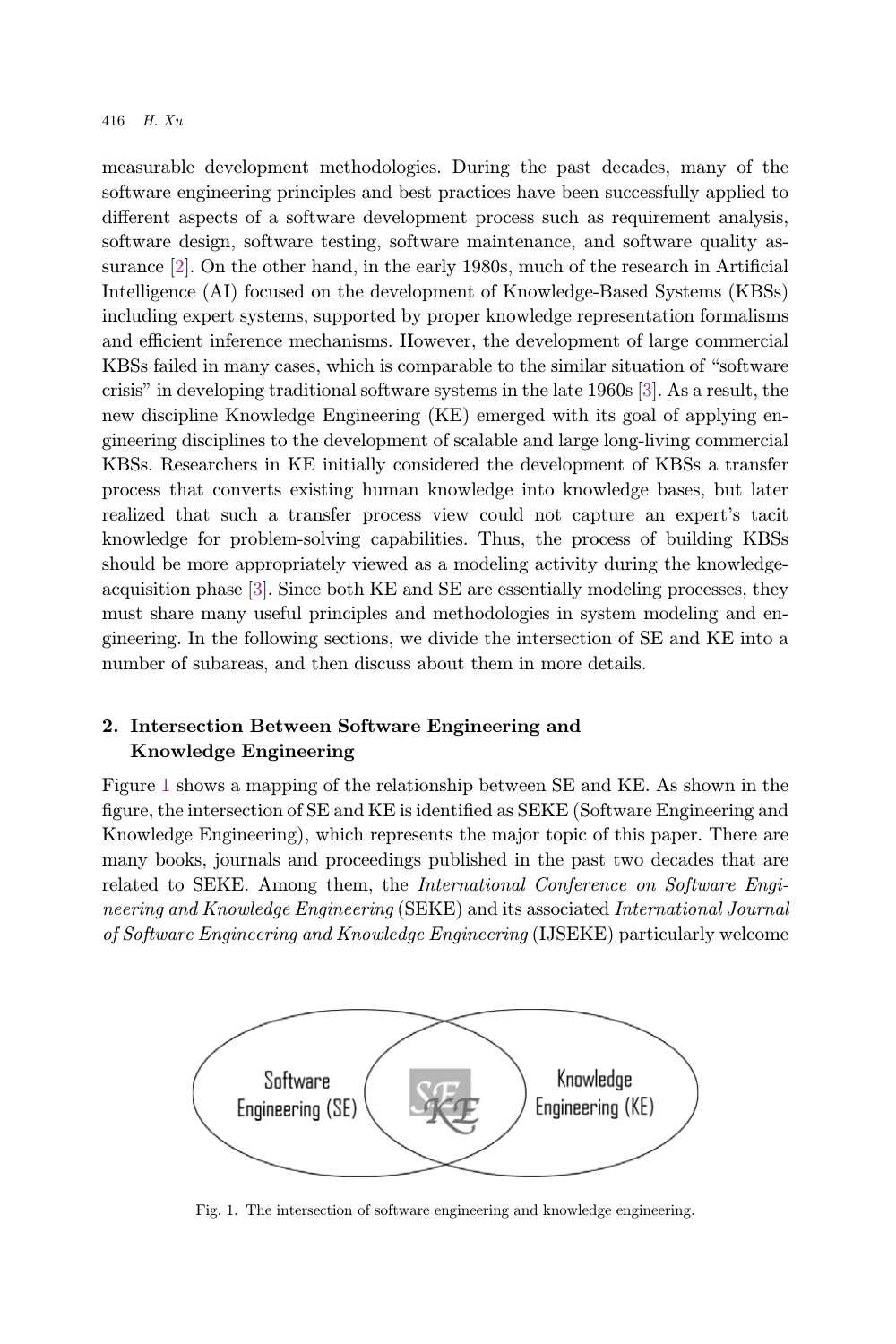

Fig. 2. Subareas in the intersection of software engineering and knowledge engineering.

papers for sharing methods and results between the two disciplines. A central theme of the IJSEKE journal is the interplay between software engineering and knowledge engineering, for example, how knowledge engineering methods can be applied to software engineering, and vice versa [4]. This emphasis makes the scope of IJSEKE different from that of pure SE journals such as *IEEE Transactions on Software En*gineering (TSE) and ACM Transactions on Software Engineering and Methodology (TOSEM), and pure KE journals such as IEEE Transactions on Knowledge and Data Engineering (TKDE) and Data and Knowledge Engineering Journal (DKE).

In order to study the current trends and the future research directions of SEKE, we divide the intersection of SE and KE into three subareas, namely Knowledge-Supported Software Engineering (KSSE), Engineering Knowledge as a Software (EKaaS), and Intelligent Software System Engineering (ISSE). As shown in Fig. 2, the top portion of the intersection, i.e. the subarea KSSE, addresses how knowledge engineering methods can be applied to software engineering; in other words, how to make the software engineering activities more efficient and cost-effective using knowledge-based analysis or knowledge-supported systems. A typical example of research in this area is to analyze software engineering data using big data analysis or data mining approaches. The bottom portion of the intersection in Fig. 2 is called EKaaS, which studies the application of software engineering methods to knowledge engineering. Researchers in this subarea view a knowledge-based system as a traditional software system, and studies how to make the development process of KBSs more efficient and cost-effective by applying software engineering principles and methodologies. An example of such study is to develop large-scale domain knowledge using modularization principle in SE. In the middle portion of the intersection in Fig. 2, the subarea is identified as ISSE, which focuses on engineering intelligent software systems using both SE and KE methods. There are many different types of intelligent software systems nowadays, among which some typical examples include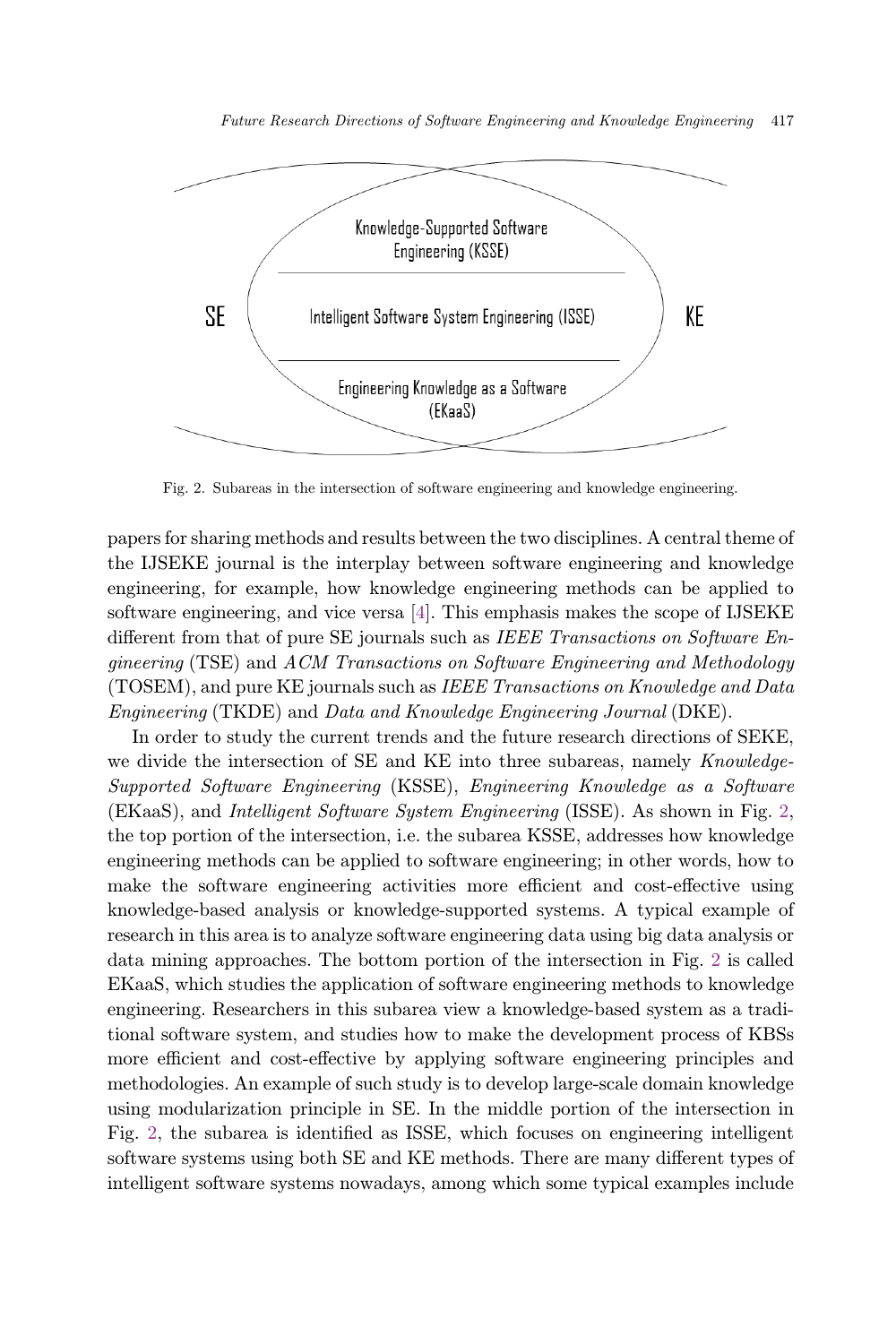#### 418 H. Xu

knowledge-based software information systems [5], ambient intelligent systems [6], and slow intelligent systems [7].

# 3. Challenges and Future Research Directions

Current prevailing technologies such as mobile cloud computing, big data analysis and ambient intelligence, will have strong impacts on the future research directions of SEKE. In the following sections, we study the current and emerging trends in each subarea of SEKE, and try to predict the possible future research directions in the coming years.

# 3.1. Intelligent software system engineering (ISSE)

The initial goal of AI was to build intelligent machines that may replace human beings; however, researchers later realized that such a goal was not practical and realistic, at least for the time being. Therefore, in the 1990s, agent-based techniques became one of the major themes of AI for the purpose of building intelligent systems that could help human beings solve problems rather than replace them. Although agent-based technologies have been quite successfully used to build intelligent software systems in the past two decades, new computer-based technologies will inevitably bring us new challenges. For example, in a recent prediction by Ann Mack, a former Director of Trendspotting at JWT Worldwide, the smartphone screens will eventually disappear due to the rise of the Internet of Things (IoT) and wearable technology [8]. It is foreseeable that with the wearable devices, such as smartwatches and smartglasses, becoming much popular, more and more intelligent software systems will be shifted from desktops to mobile devices and the cloud. Thus how to efficiently and cost-effectively develop intelligent software systems on mobile devices as well as the cloud will be a challenging research topic in the next decade. On the other hand, big data analysis and data mining techniques offer us a great opportunity to extract useful knowledge from massive unstructured data, which is critical for predicting future events or user behaviors in constructing practical intelligent software systems. A good example of using such techniques in a smart software system is to achieve predictive security that can track and predict cyber threats, in order to prevent the system from being attacked. This approach can bring obvious advantages over the traditional reactive security, where only defensive actions can be taken when a threat has been identified. There are many other possible future research directions in the subarea ISSE, for example, it would be challenging to study how to effectively develop slow intelligent systems that can gradually learn the way how human solves problems without extensive training [7]. As another example of current trends, Ambient Intelligence (AmI) allows high technology to be seamlessly embedded in our natural surroundings. As a result, users could use such technology in their daily life with effortless interactions  $[6]$ . This type of smart systems may present software engineers new critical system requirements, for example, a scalable software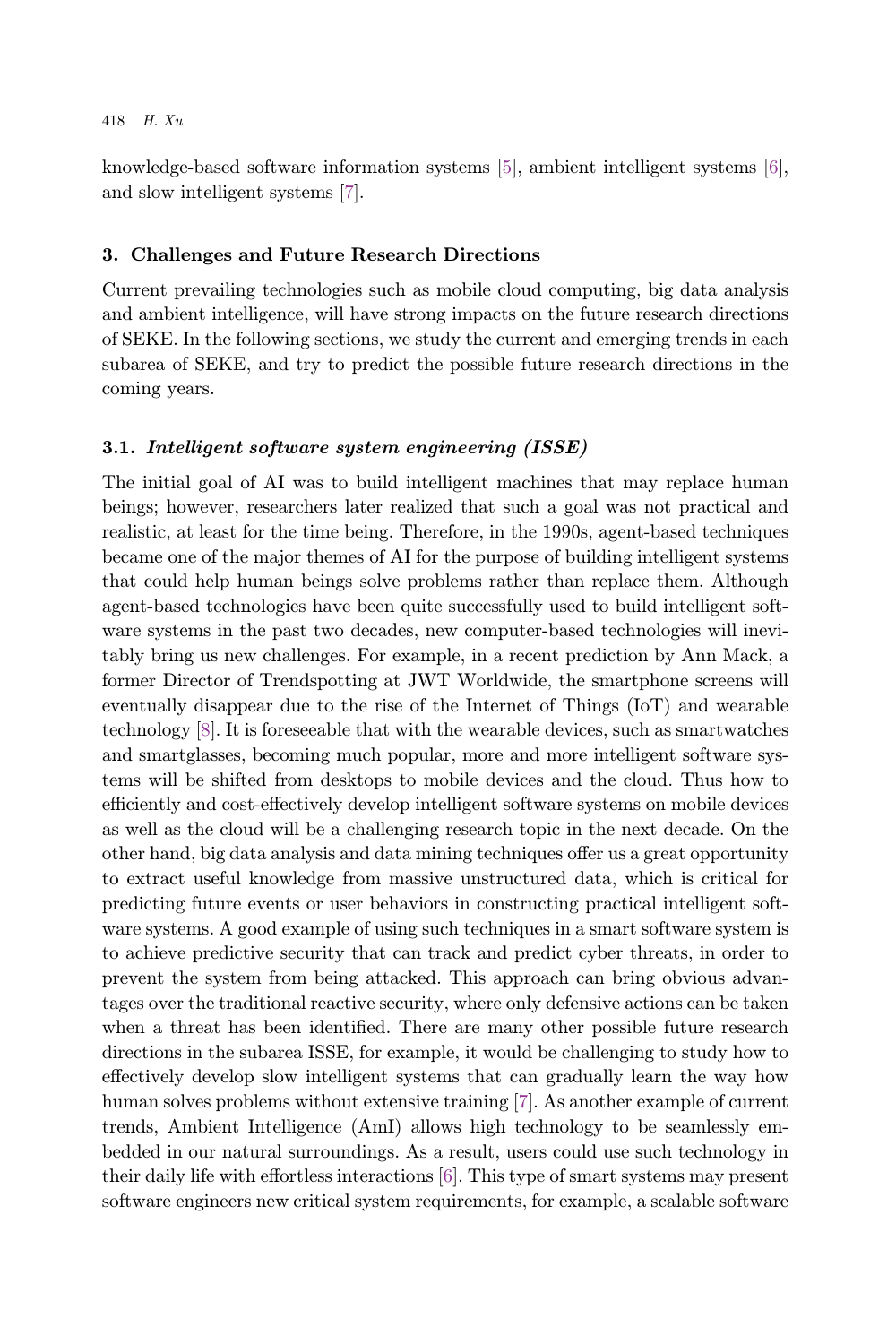architecture that can integrate many different advanced technologies. It is predictable that researchers in this subarea will face many interesting challenges in the next few years.

## 3.2. Knowledge-supported software engineering (KSSE)

The goal of KSSE is to improve software development process using knowledge engineering methods. Since the success of SE heavily depends on the experience of the software developers, Experience Factory (EF) [9] has become a useful approach in Knowledge-Based Software Engineering (KBSE). Related to this effort, Learning Software Organization (LSO) studies how to improve software process through knowledge discovery, sharing and reuse within software organizations [10]. With the current prevailing technologies like semantic web and ontological engineering, LSO will continue to be an important research area in the next 10 years. Similarly, Computational Intelligence (CI) and Knowledge Discovery and Data mining (KDD) techniques also played important roles in fields such as software quality assurance, discovery of software defects and project management. To make a software process more efficient and cost-effective, KE methods can be applied in many phases of a software process model. A recent version of Guide to the Software Engineering Body of Knowledge (SWEBOK Guide V3.0) defines 15 Knowledge Areas (KAs) within the field of software engineering. It characterizes the contents of the software engineering discipline, and provides a general framework to apply KE in each KA [11]. In addition, as big data analysis techniques and data mining approaches being increasingly used to acquire useful knowledge from massive unstructured data, effectively mining software engineering data will be an interesting research topic in the coming years [12]. Model checking has been one of the most successful approaches in software engineering during the past decades; however, it is not scalable due to limitations related to the state-explosion problem. Thus, there is a pressing need to apply knowledge-based techniques to make the model checking approach more scalable and practical for verifying software systems of reasonable sizes. As another example, we anticipate in the near future, smart IDEs will emerge to support efficient software development. Such IDEs may automatically acquire knowledge from experienced software developers, and detect major program errors, especially in concurrent programming.

#### 3.3. Engineering knowledge as a software (EKaaS)

EKaaS is to use software engineering methods to solve knowledge engineering problems. KE is essentially a modeling process, which shares many common methodologies with SE [3]. For example, the conceptual models in KE are similar to the software architectures in SE; therefore, principles for the development of software architectures may be applied to the construction of conceptual models in KE. Similarly, modularization of domain knowledge follows the same idea of Component-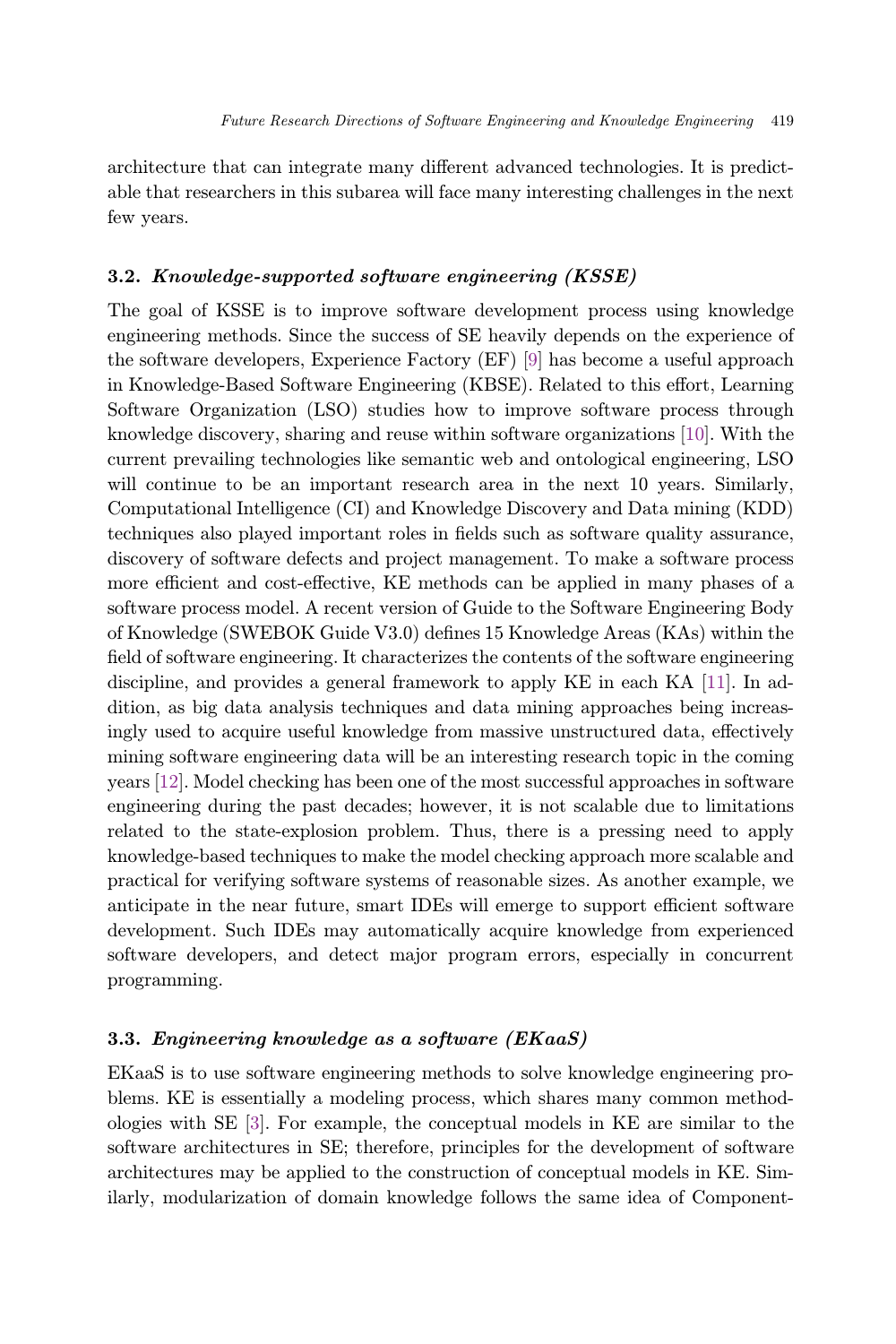#### 420 H. Xu

Based Software Engineering (CBSE). It is expected that with well-defined interfaces between different modules of the domain knowledge established by various individuals or organizations, knowledge conflict, inconsistency and uncertainty among different modules may be properly and efficiently resolved. When large-scale domain knowledge being developed, knowledge defined previously must be reused and possibly required to be transformed. This may lead to an interesting research direction that studies how software reuse methodologies could be applied to the reuse of domain knowledge. Finally, formal methods play critical roles in both SE and KE. Some formal techniques that have been successfully applied in SE, such as Petri nets and model checking techniques, may also find their ways in KE to support efficient reasoning and formal verification of domain knowledge.

# 4. Concluding Remarks

Although software engineering and knowledge engineering are two different disciplines under the subject of computer science, they are closely related and overlapped. As more and more knowledge being acquired using knowledge engineering methods, many of the software systems can be implemented as intelligent software supported by knowledge bases and efficient reasoning mechanisms. The development of such software systems requires both of the SE and KE disciplines, thus the interplay between SE and KE has become much more important than ever before. In this paper, we divide the intersection of SE and KE into three subareas, discuss about the current trends in each subarea, and predict their possible future research directions. It is our belief that with the new technologies, such as big data analysis and mobile cloud computing, getting more popular, the future research directions of SEKE will be inevitably influenced.

## Acknowledgments

The author appreciates the support and guidance from Dr. S. K. Chang, Editor-in-Chief of IJSEKE, and the anonymous reviewers who help improve the paper.

## References

- 1. P. Naur and B. Randell (eds.), Software Engineering: Report on a Conference Sponsored by the NATO Science Committee, Garmisch, Germany, October 7–11, 1968.
- 2. C. L. Simons, I. C. Parmee and P. D. Coward, 35 years on: To what extent has software engineering design achieved its goals?, *IEE Proceedings* — Software  $150(6)$  (2003) 337– 350.
- 3. R. Studer, V. R. Benjamins and D. Fensela, Knowledge engineering: Principles and methods, Data & Knowledge Engineering  $25(1-2)$  (1998) 161-197.
- 4. S. K. Chang, Foreword, International Journal of Software Engineering and Knowledge Engineering  $1(1)$  (1991).